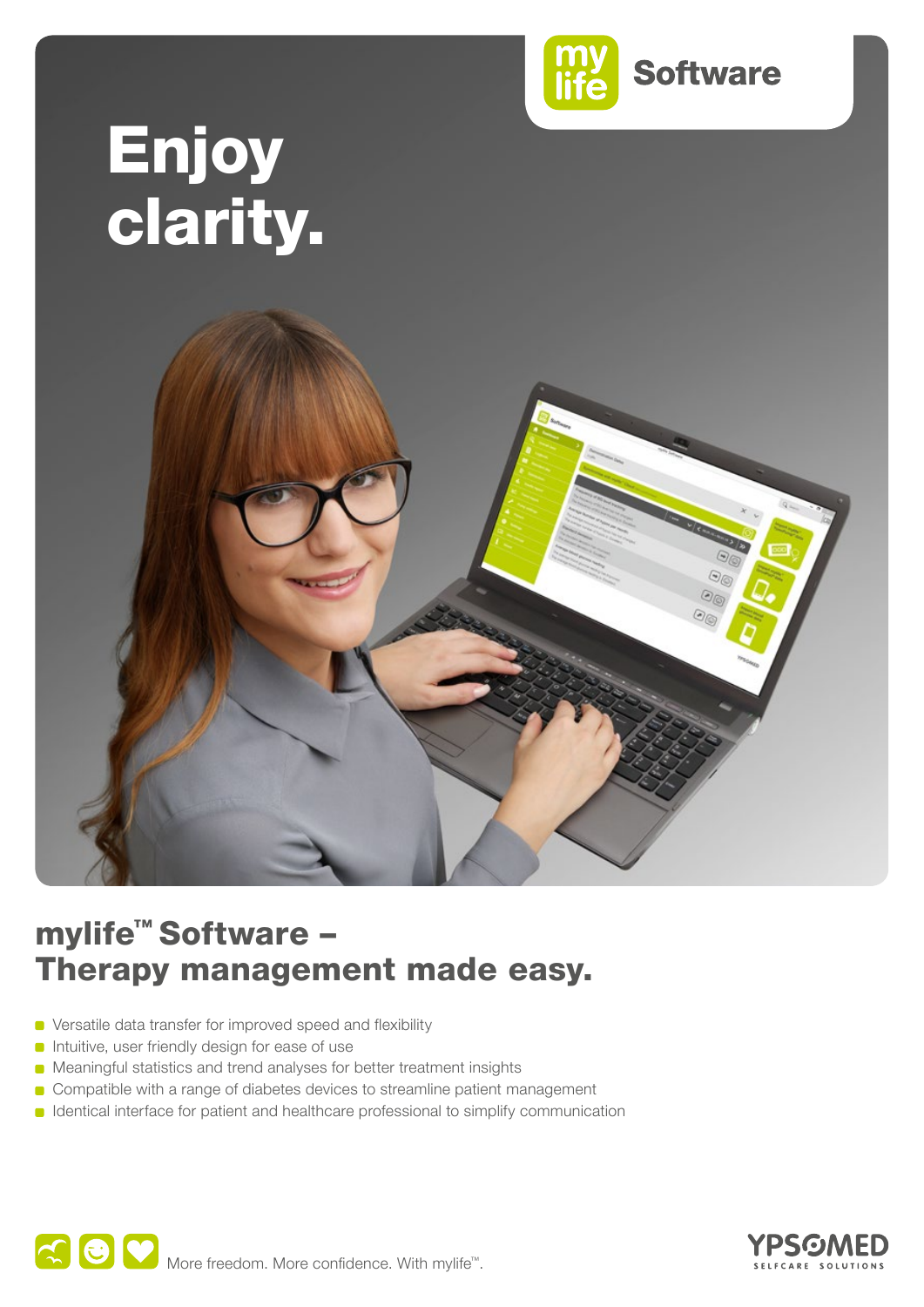## **mylife™ Software**  Diabetes therapy management solution

The mylife™ Software is a diabetes therapy management solution designed for both healthcare professionals and patients alike. With effective, user friendly, and meaningful data reports in mind we created an accessible, flexible tool to optimise communication between you and your patients.

|    | <b>Software</b>      |                                                                                                                                          | Q Search                                                 | $\Box$ |
|----|----------------------|------------------------------------------------------------------------------------------------------------------------------------------|----------------------------------------------------------|--------|
| Ħ  | <b>Dashboard</b>     | Demonstration Dates, 01.01.00<br>$\times$<br>mylife                                                                                      | Import mylife <sup>"</sup><br>YpsoPump <sup>®</sup> data |        |
| ⋒  | Overall view         |                                                                                                                                          |                                                          |        |
| B  | Logbook              | ပြ<br>Synchronise with mylife <sup>™</sup> Cloud (Not synchronised)                                                                      |                                                          |        |
| 第  | <b>Standard day</b>  | $\langle$ 02.01.15 - 08.01.15 ><br>$\gg$<br>Trend<br>$1$ week<br>$\checkmark$                                                            |                                                          |        |
| E  | <b>Distribution</b>  | Frequency of BG level tracking:<br>$\odot$<br>The frequency of BG level has not changed.                                                 | Import mylife"<br>OmniPod <sup>®</sup> data              |        |
| 린. | Insulin report       | The frequency of BG level tracking is: Excellent.                                                                                        |                                                          |        |
| ↜  | <b>Trend report</b>  | Average Number of hypos per month:<br>☺<br>The average occurence of hypos has not changed.<br>The average number of hypos is: Excellent. |                                                          |        |
|    | <b>Pump settings</b> | Standard deviation:                                                                                                                      | <b>Import blood</b>                                      |        |
| ò  | Patient              | $\odot$<br>The standard deviation has improved.<br>The standard deviation is: Excellent.                                                 | glucose data                                             |        |
| ö. | <b>Settings</b>      | Average blood glucose reading:                                                                                                           |                                                          |        |
| 面  | User manual          | The average blood glucose reading has improved.<br>The average blood glucose reading is: Excellent.                                      |                                                          |        |
|    | About                |                                                                                                                                          |                                                          |        |
|    |                      |                                                                                                                                          | <b>YPSOMED</b>                                           |        |

#### **Therapy management software for your mylife™ Diabetescare (and other) devices:**

- mylife<sup>™</sup> Software produces insightful reports including overview of therapy data and trend analyses.
- The menu is user-friendly and easy to navigate, offering a variety of data sets to suit your requirements for example insulin reports, pump settings and blood glucose levels.
- The mylife™ Software interface is identical for both healthcare professional and patient to ensure treatment discussions are effortless – even if you are speaking over the phone.
- Comments, notes and information on a patient's therapy can be entered in the mylife™ Software and shared with the patient.
- **Multi-device compatibility ensures all your patient data can be stored in one place.**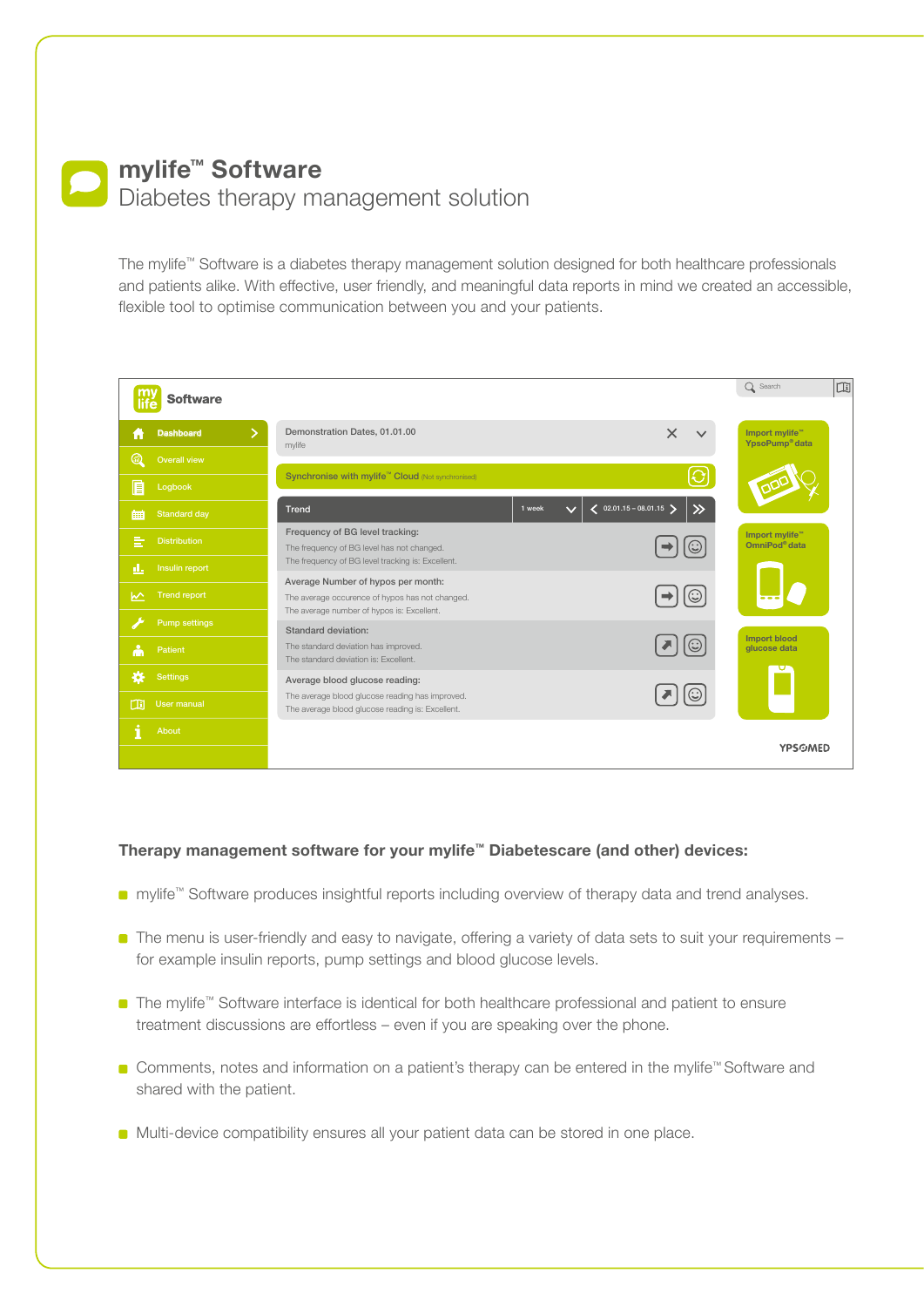

## **mylife™ App** Comprehensive data at your fingertips

The mylife™ App has been built so patients can engage with and share their therapy data on the move:

- **Easy bolus calculations**
- Simple data input
- **Effective data analysis**
- **Varied event flagging**
- **Fast data synchronisation between App and** Software







# **Optimised data management** Easy, fast and secure

Healthcare professionals (with patient permission) can sync patient data using the mylife™ Software, meaning they can access therapy data regularly, and at convenient times – no more appointment time wasted on data imports.

Thanks to the mylife™ Cloud, data synchronisation between patient and healthcare professional is easier than ever– making it fast, simple and safe to share and manage therapy data. Data is backed up, up-todate and accessible.

Most importantly, the mylife™ Software offers both patient and healthcare professional the choice of how to securely store their diabetes therapy data; either in the mylife™ Cloud or directly onto their personal computer. Your data, your choice.

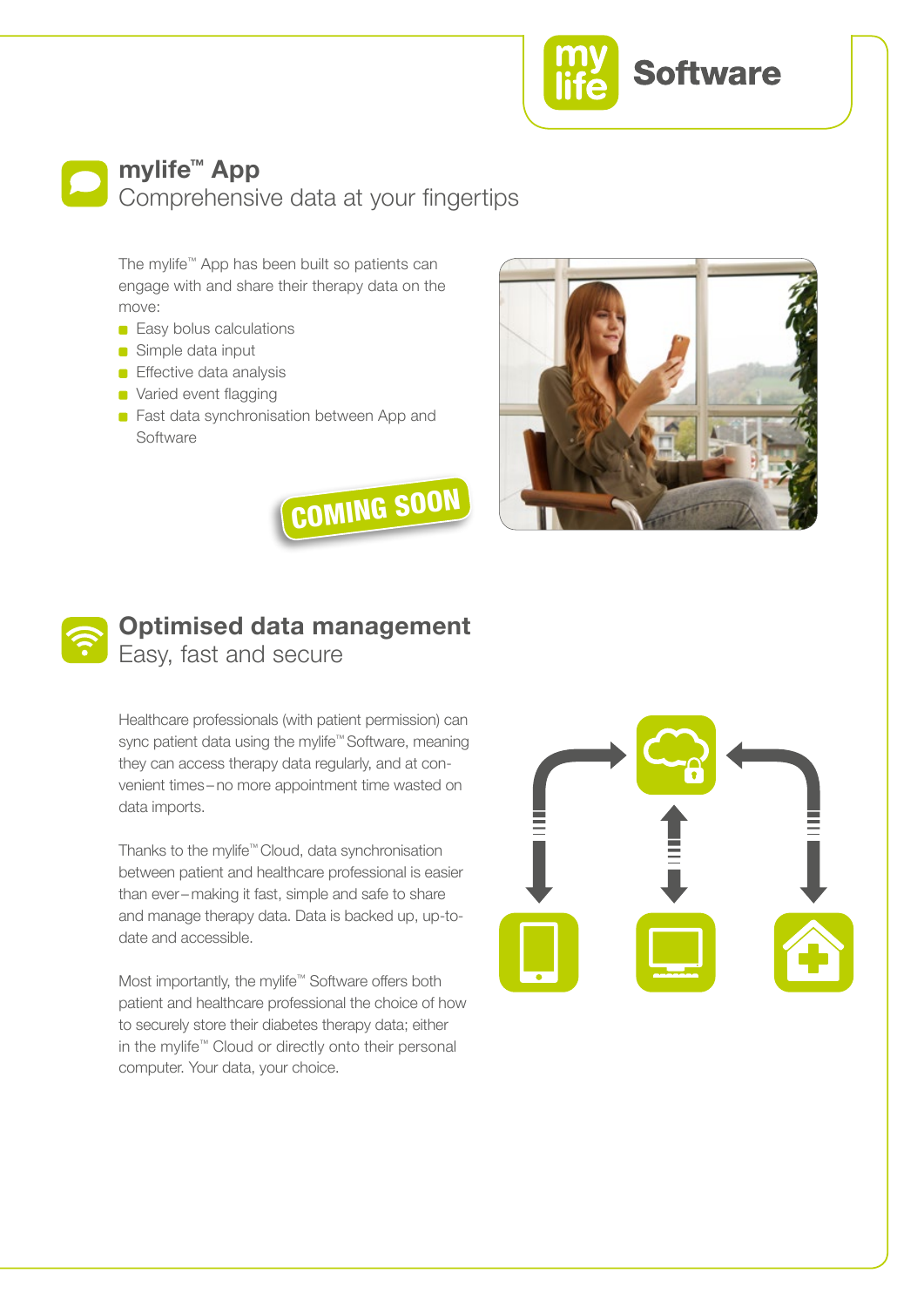

# Made for life.

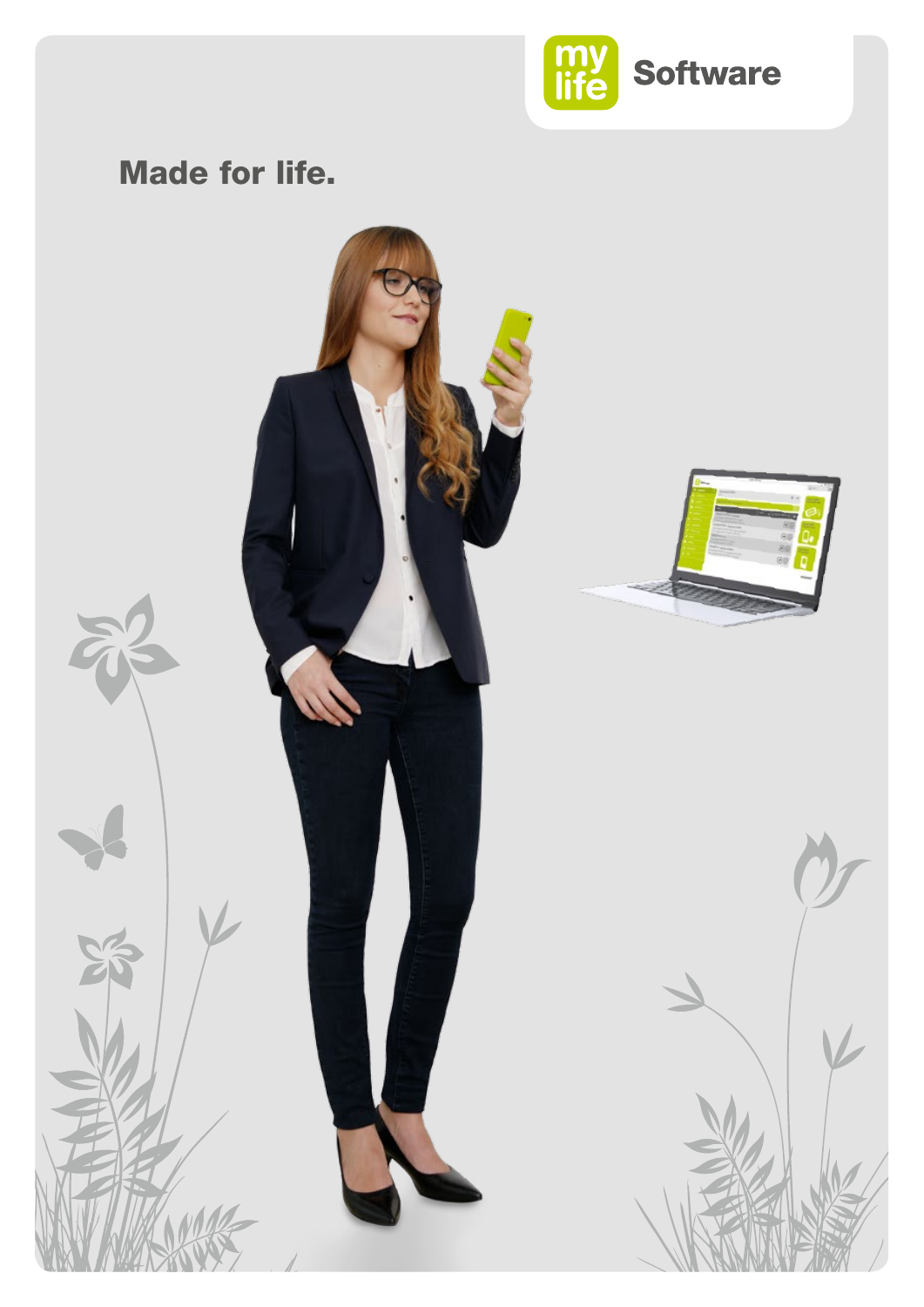

# **mylife™ Software for the healthcare professional**

Fast, efficient and easy patient management

Managing patient data is simplified by consolidating it into one easy-to-use data management platform.

#### **Device compatibility**

The mylife™ Software has been designed not only to work with the full range of mylife™ Diabetescare devices; mylife™ OmniPod®, mylife™ YpsoPump®, mylife™ Unio® and mylife™ Pura® included, but also with a range of other blood glucose meters such as FreeStyle®, Contour™, OneTouch®, Accu-Chek®, and Rightest™ GM1 .





# **Reports and overall functions**

A versatile and flexible tool

| A  | <b>Dashboard</b>      |  |
|----|-----------------------|--|
| ⋒  | <b>Overall view</b>   |  |
| E  | Logbook               |  |
| 鼬  | <b>Standard day</b>   |  |
| 亖  | <b>Distribution</b>   |  |
| д, | <b>Insulin report</b> |  |
| ↜  | <b>Trend report</b>   |  |
| ╱  | <b>Pump settings</b>  |  |
| ò  | <b>Patient</b>        |  |
| ₩  | <b>Settings</b>       |  |
| ĽN | <b>User manual</b>    |  |
| i  | About                 |  |

- **Dashboard** the start screen, to import and synchronise device data and a quick reference of therapy trends and results
- **Overall view** graphical view of the therapy data
	- **Logbook** chronological list of the events, patient and HCP notes and data on key events
- **Standard day** for 24 hr blood glucose patterns **The frequency of a**GS level in the same of the BG level in the SGS level in the SGS level in the SGS level in the SGS level in the SGS level in the SGS level in the SGS level in the SGS level in the SGS level in the SGS l
- **Distribution** to view blood glucose distribution for the whole day or periods of the day
- **Insulin report** shows insulin quantity, basal to bolus ratio and bolus types **The average number of the average number of the average number of**  $\mathbf{r}$
- **Trend report** to compare two periods of time with each other to identify treatment opportunities the during it U
- **Pump settings** for automated storing of pump settings with each dataimport and to compare pump settings of two periods
- **Patient profiles** for the HCP to create, view and edit patients and their data
	- **Settings** to configure the software to suit your preferences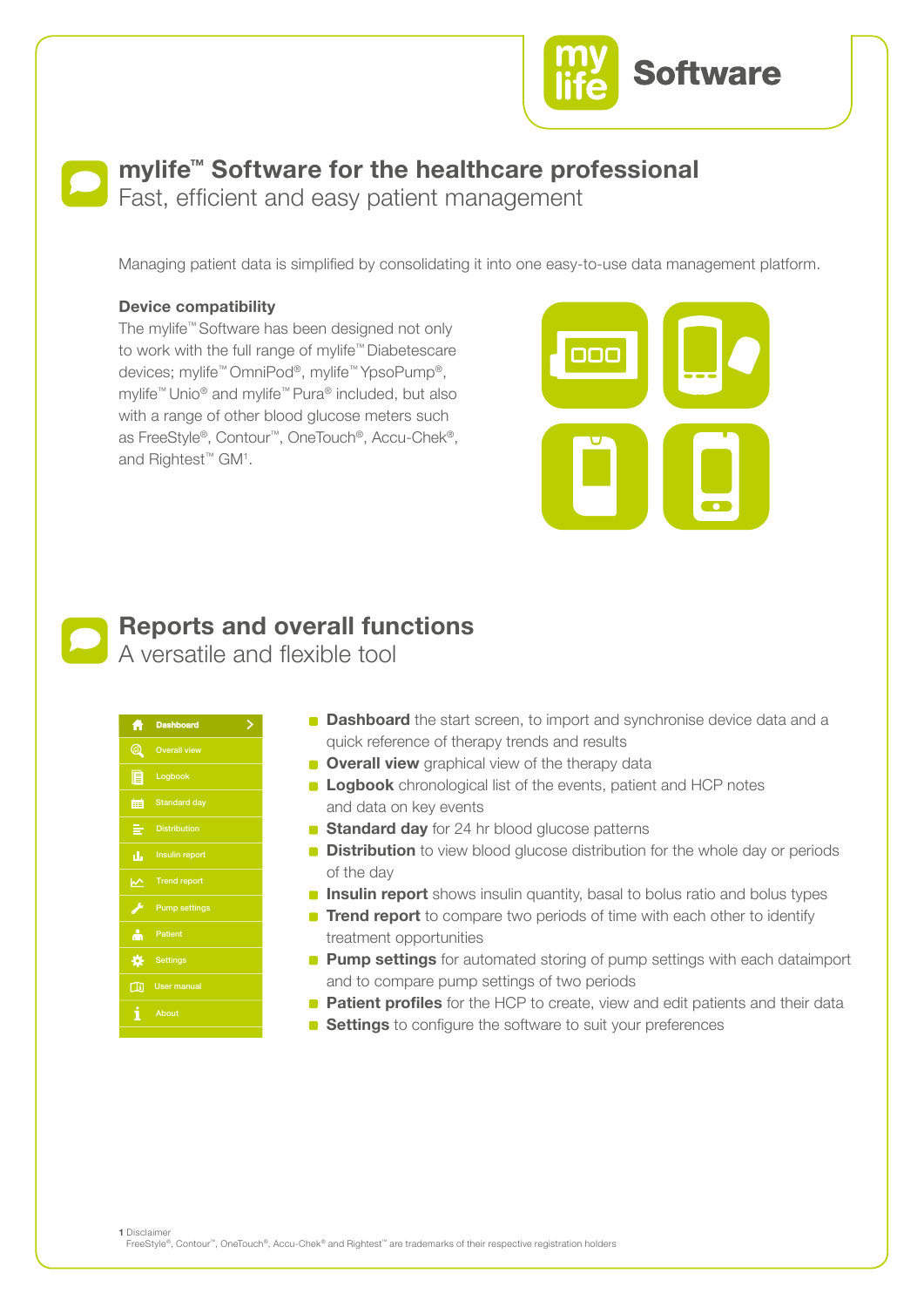

# **Meaningful data at a single glance**

Data reports to suit your requirements

Reports assist both healthcare professional and patient when evaluating therapy data and ensure that both are equipped with meaningful and relevant information.

#### **Insulin report**

Breakdown of insulin delivery, such as basal to bolus ratio, kind of bolus and any suggested bolus overrides.



#### **Trend report**

Compare therapy data over two defined periods of time to help expose relationships and identify any areas of potential therapy improvement.

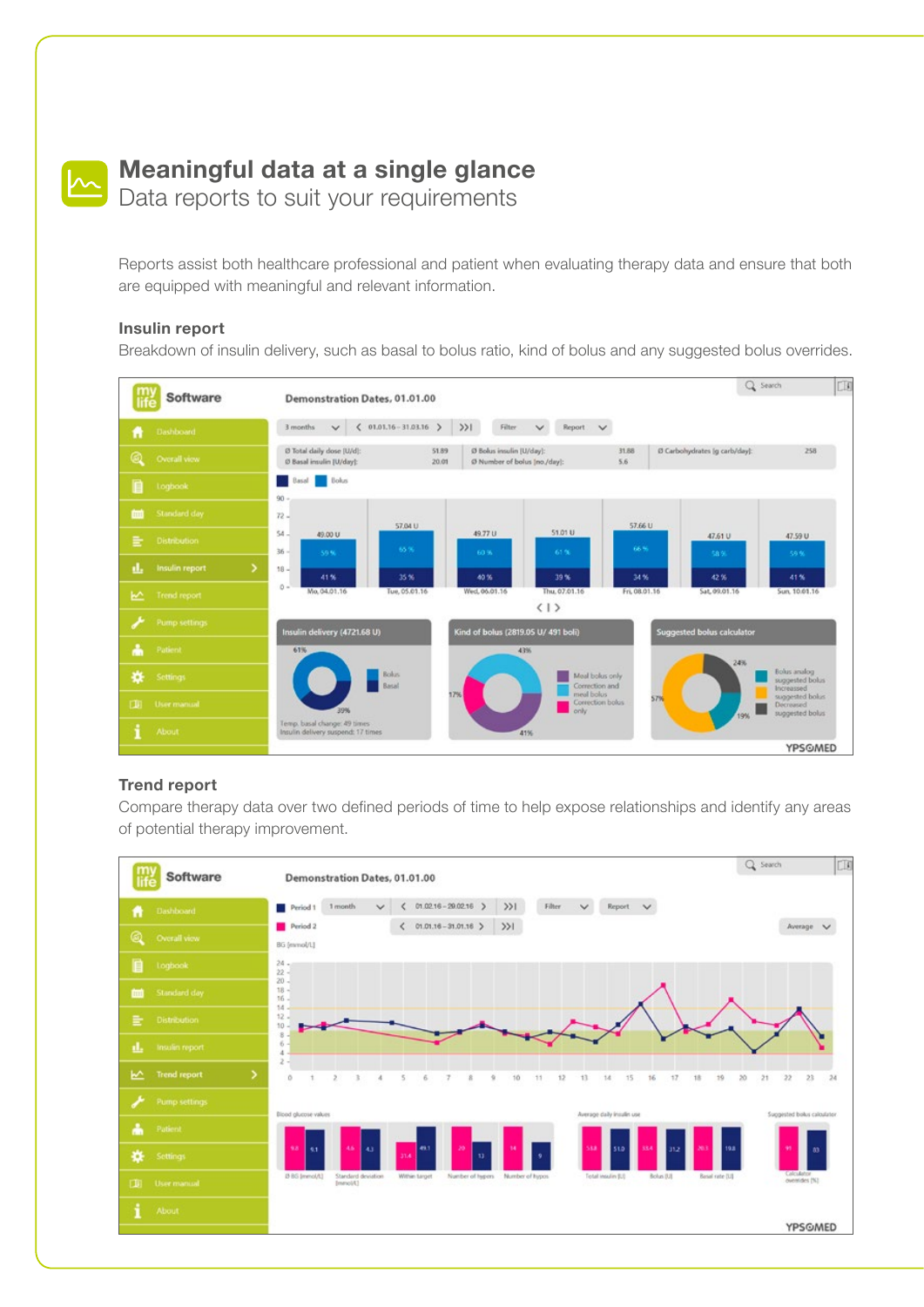



### **Install your mylife™ Software**

Instant download to your PC or order the CD-ROM

mylife™ Software can be installed onto your PC using the CD-ROM or via the download link below:

**www.mylife-diabetescare.com/software** 

#### **System requirements**

- **Windows operating system 7, 8 or newer**
- .Net Runtime environment 4.5 or above (this will install automatically if missing)
- **1GB of RAM and at least 500MB of hard disk space**
- $\blacksquare$  Minimum resolution requirement of 1024  $\times$  768 pixels
- Keyboard and mouse for operation

**Note:** To install the mylife™ Software on your computer, it is necessary that you have administrator rights.



### **Access the mylife™ Cloud** Register via the mylife™ Diabetescare website

Register using the link below to access the mylife™ Software from any Windows or Mac OS device:

#### **www.mylife-software.net**

#### **System requirements**

- A browser which supports HTML5 and Javascript
- E.g.: Current version of Internet Explorer, Mozilla Firefox, Chrome and Safari
- $\blacksquare$  Minimum display resolution of 1024  $\times$  768 pixels



## **Download the mylife™ App** Available from the Android and iOS app store



For therapy management on the move, search "mylife software" in your app store or visit the link below:

#### **www.mylife-diabetetscare.com/software**

#### **System requirements**

- Android devices with Android Version 4.4 or above
- Android devices has to support Bluetooth Low Energy (Bluetooth V4.0)
- **i** iPhone 5 or newer/iOS Version 8.0 or above



Download the application